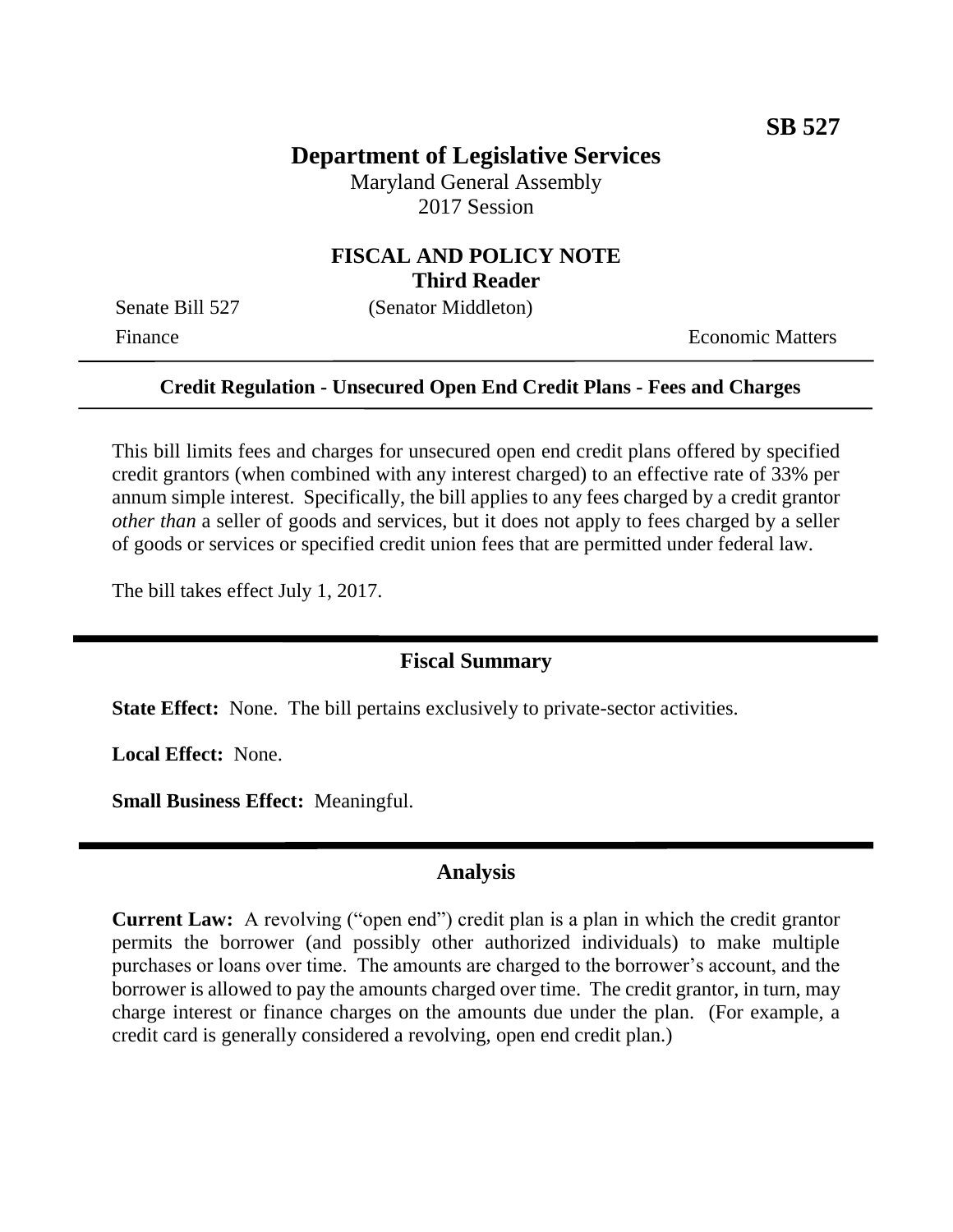Fees and charges that may be imposed on an unsecured open end credit plan vary depending upon the type of lender. If the plan is offered by a seller of goods or services (or both) and may only be used for the purchase or lease of the seller's good and services, then the seller is authorized to charge a consumer borrower *one* of the following fees:

- an annual charge in any amount stipulated in the agreement;
- a transaction charge or charges as stipulated in the agreement for each separate purchase under the plan; or
- a minimum charge for each scheduled billing period during which there is an outstanding unpaid balance.

If the plan is offered by any other type of credit grantor, however, then the credit grantor may impose *any or all* of those fees on a consumer borrower.

Credit unions are authorized to make loans or extend credit to members incorporating the same terms and conditions as a federal credit union is permitted under federal law and regulations related to certain fees, such as over limit fees and fees for ancillary and administrative services that are requested by the member.

Fees and charges must be explicitly permitted under the agreement between the consumer borrower and the credit grantor. For nonconsumer borrowers, however, the borrower and credit grantor may agree upon any terms concerning charges and fees. (A consumer borrower is an individual receiving a loan or other extension of credit for personal, household, or family purposes or an individual receiving a commercial loan or other extension of credit for any commercial purpose not in excess of \$75,000, secured by residential real property.) A nonconsumer borrower is any borrower other than a consumer borrower.

**Background:** The bill is intended to limit the amount of interest and fees charged by consumer lenders making "installment" or "line of credit" loans. These types of loans are also widely available from companies making payday loans.

According to the Pew Charitable Trusts, traditional payday loans are typically due in full after two weeks, which can be unaffordable to consumers and trigger reborrowing. As a result, the Consumer Financial Protection Bureau has recently taken steps to encourage payday lenders to give borrowers more time to repay loans in smaller installments over time. However, according to Pew, in recent years, payday loan companies have already shifted toward installment lending, rather than lump-sum loans. Interest rates of 400% are common for these types of loans. Although Pew notes that giving consumers more time to repay in installments is a positive step, the cost can nevertheless be very high, with annual percentage rates (APRs) of 400% and higher.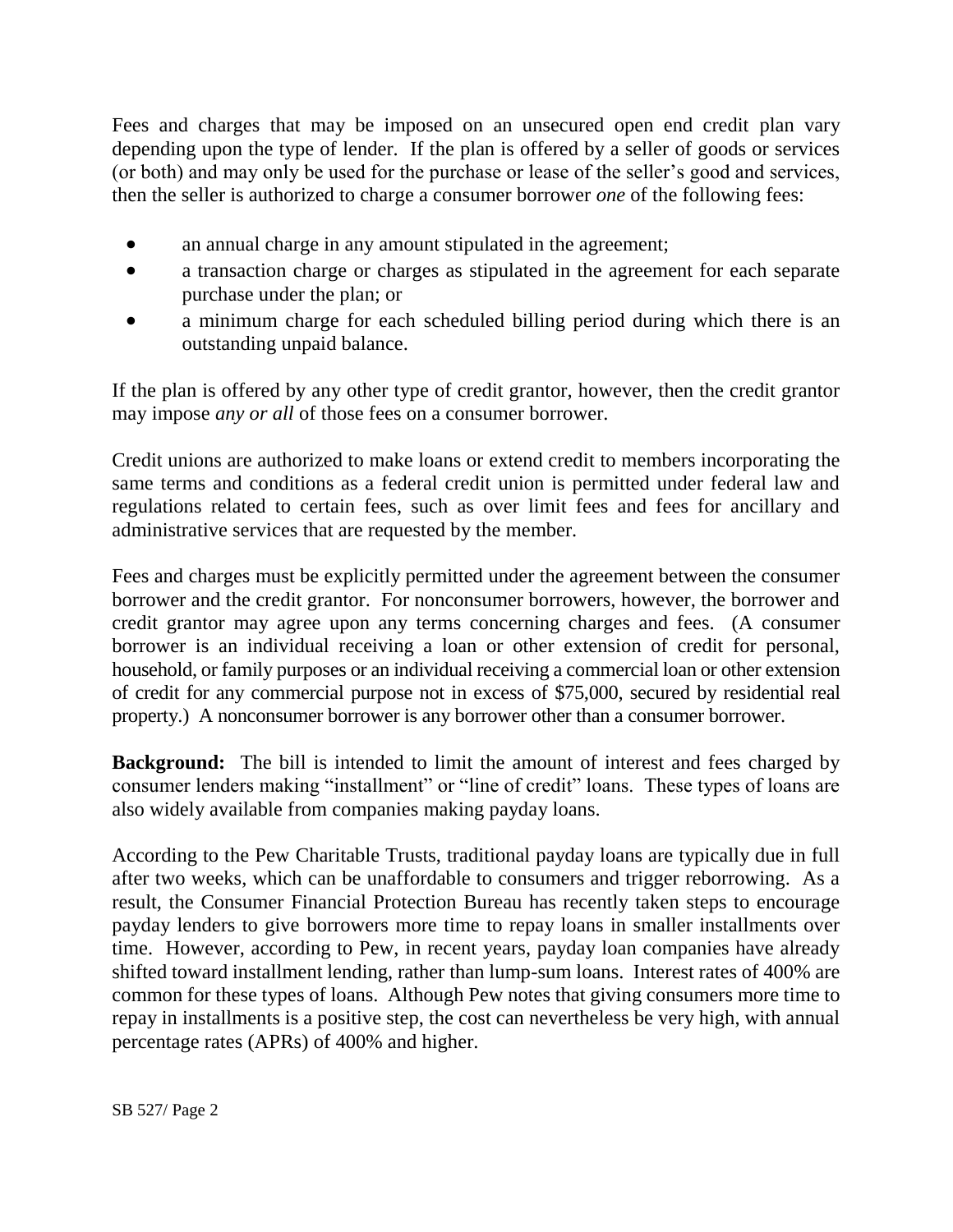In Maryland, the amount of interest consumer lenders may charge is limited based on the value of the loan. According to the Commissioner of Financial Regulation:

- for the first \$1,000 of a loan of \$2,000 or less, the maximum APR is 33%;
- for the next  $$1,000$  of a  $$2,000$  loan, the maximum APR is 24%; and
- for loans that are more than \$2,000 but less than \$6,000, the maximum APR is  $24\%$ .

However, some lenders in Maryland offer "line of credit" loans that impose additional fees that, when combined with the allowable interest rate, far exceed the APRs noted above. According to the Office of the Commissioner of Financial Regulation, in fiscal 2016, there were 157 total complaints regarding all companies licensed to make consumer loans, 36 of which were related to payday lenders. The number of complaints related specifically to the types of loans addressed by the bill is unknown, as any such complaints are incorporated into the total number of consumer loan complaints.

**Small Business Effect:** Under the bill, small businesses that offer unsecured open end credit plans are limited in the amount of interest they are authorized to charge consumers. Although this limit may benefit consumers, it also likely reduces the profits of businesses making those types of loans. The number of small businesses in Maryland that make these types of loans is unknown, however. Any impact to those businesses depends on the volume of loans they make under the provision affected by the bill and the amount of interest typically charged on those loans that exceeds the 33% APR limit established by the bill.

# **Additional Information**

**Prior Introductions:** None.

**Cross File:** HB 1270 (Delegate Waldstreicher, *et al.*) - Economic Matters.

**Information Source(s):** Judiciary (Administrative Office of the Courts); Department of Labor, Licensing, and Regulation; Pew Charitable Trusts; Department of Legislative **Services**